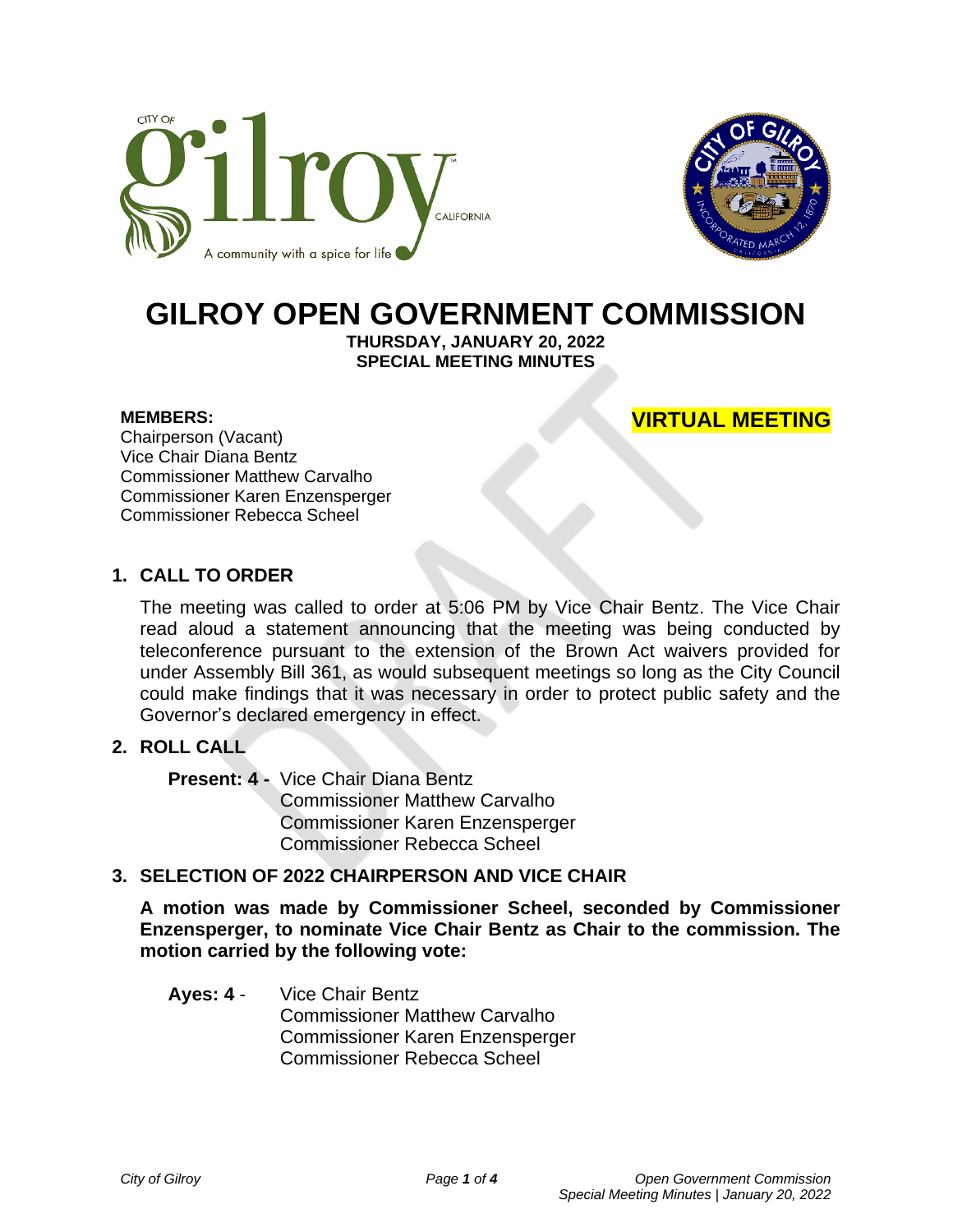**A motion was made by Chair Bentz, seconded by Commissioner Carvalho, to nominate Commissioner Enzensperger as Vice Chair to the commission. The motion carried by the following vote:**

**Ayes: 4** - Chair Bentz Commissioner Matthew Carvalho Commissioner Karen Enzensperger Commissioner Rebecca Scheel

# **4. PRESENTATIONS TO THE OPEN GOVERNMENT COMMISSION**

4.1.Public Comments by Members of the Public on Items not on the Agenda but

within the Commission's Subject Matter Jurisdiction

Chair Bentz open public comments.

Teresa Perez spoke on the following items: conduct of council members and mayor, reports from council members on their assigned commissions, and installation and implementation on the online-in-person hybrid meetings.

There being no other public comments, Chair Bentz closed public comments.

## **5. CONSENT CALENDAR** (Reports attached)

5.1.Approval of the August 12, 2021 Regular Meeting Minutes

**A motion was made by Commissioner Carvalho, seconded by Chair Bentz, to approve the minutes. The motion carried by the following vote:**

**Ayes: 4** - Chair Bentz Vice Chair Karen Enzensperger Commissioner Matthew Carvalho Commissioner Rebecca Scheel

# **6. UNFINISHED BUSINESS** (Reports attached)

6.1.Commission Input on Training Budget for Fiscal Year 2021-22 (Continued

Discussion from August 12, 2021 Meeting)

Special Assistant to the City Clerk Anne Bybee provided the staff report. City Clerk Pham, Assistant City Attorney Jolie Houston, and Special Assistant Bybee responded to the commissioner's questions.

Public Comment: There was none.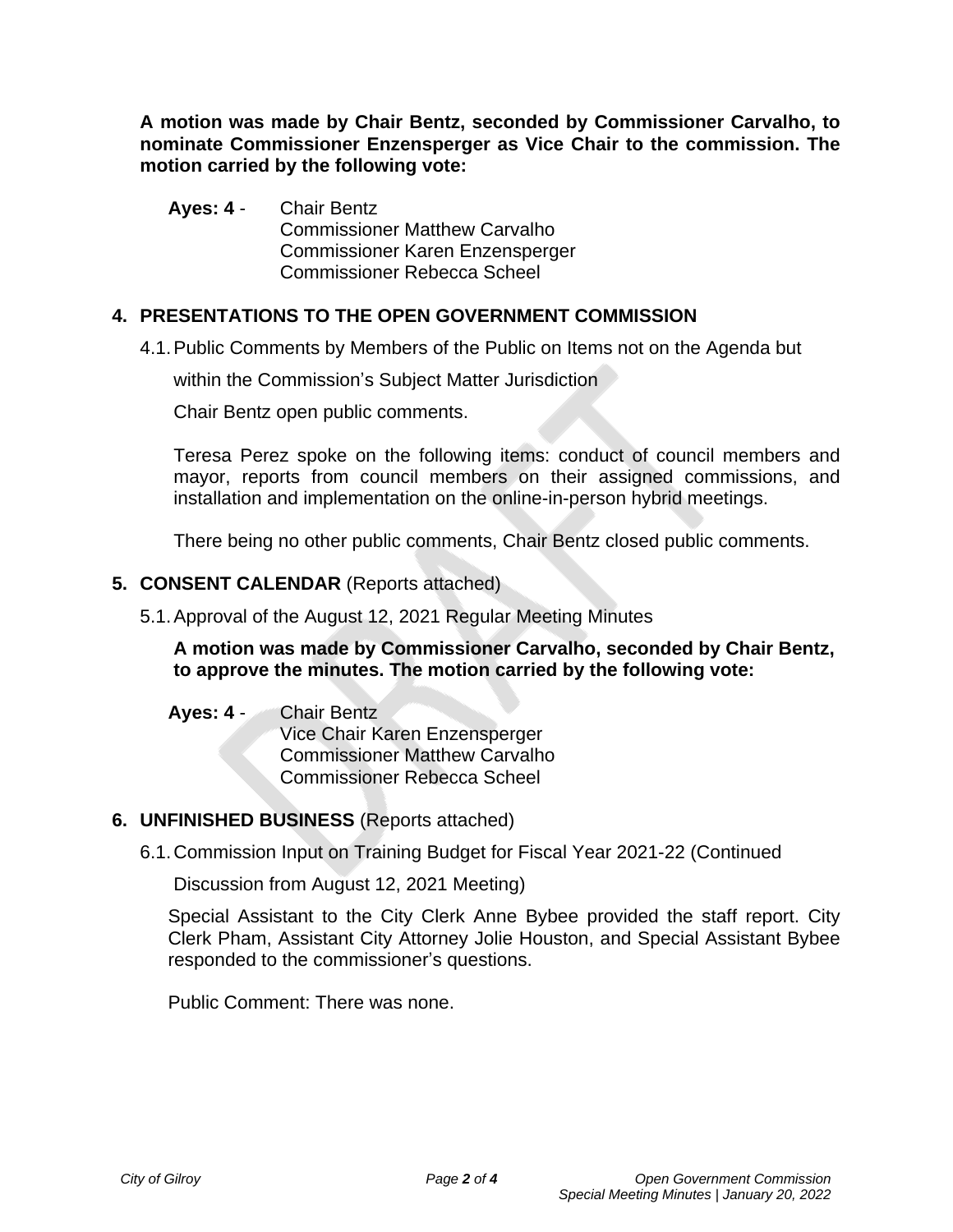**A motion was made by Commissioner Scheel, seconded by Vice Chair Enzensperger, to receive the report. The motion carried by the following vote:**

**Ayes: 4** - Chair Bentz Vice Chair Karen Enzensperger Commissioner Matthew Carvalho Commissioner Rebecca Scheel

## **7. NEW BUSINESS**

#### **7.1.Quarterly Review of Public Records Requests Per Gilroy Code Section**

#### **17A.35 (c) (Third Quarter, 2021)**

Special Assistant to the City Clerk Bybee provided the staff report. City Clerk Pham, Assistant City Attorney Jolie Houston, and Special Assistant Bybee responded to the commissioner's questions.

Public Comment: There was none.

**A motion was made by Commissioner Scheel, seconded by Commissioner Carvalho, to receive the report. The motion carried by the following vote:**

**Ayes: 4** - Chair Bentz

Vice Chair Karen Enzensperger Commissioner Matthew Carvalho Commissioner Rebecca Scheel

## **7.2.Approval of 2022 Annual Calendar of Open Government Commission**

#### **Meetings**

City Clerk Pham provided the staff report and responded to the commissioner's questions.

Public Comment: There was none.

**A motion was made by Commissioner Carvalho, seconded by Vice Chair Enzensperger, to approve the Regular Meetings Calendar of 2022. The motion carried by the following vote:**

**Ayes: 4** - Chair Bentz Vice Chair Karen Enzensperger Commissioner Matthew Carvalho Commissioner Rebecca Scheel